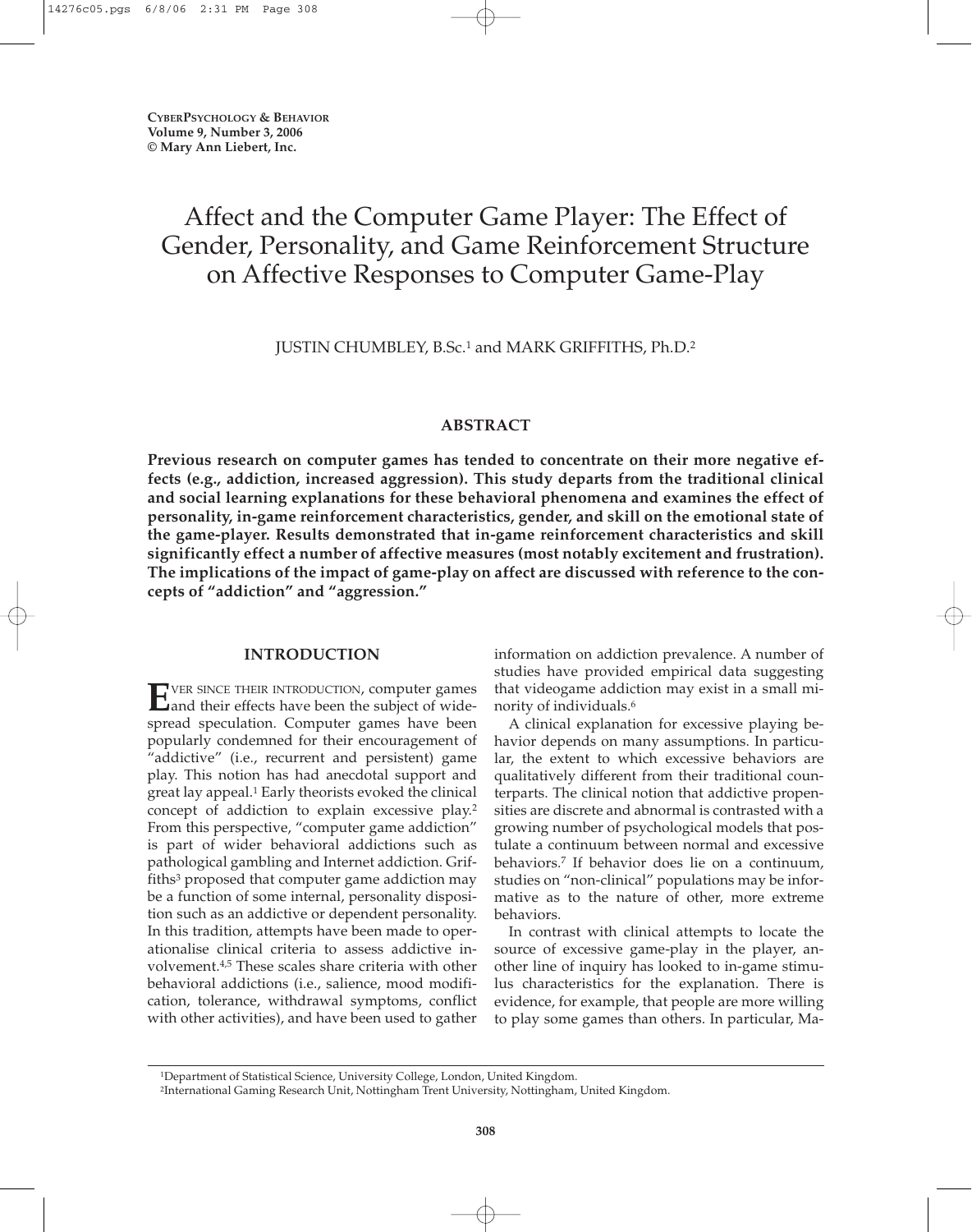lone8 found that games that generated high arousal were preferred more. It is clear that computer games can cause physiological arousal.9 Furthermore, the available research suggests that this arousal can be manipulated by varying the information rate (i.e., complexity, variability, novelty of stimuli) while permitting users to select desired levels of information rate.10 In addition to information rate, it is possible that those characteristics within the game that positively reinforce the player lead to persistent play.11,12 There is evidence, for example, that sound effects and colour displays engender positive affect and increase the games "playability."8,12 Unfortunately the dearth of hard data on the determinants of persistent play make any strong conclusions on the importance of ingame characteristics impossible.

Attempts to examine the association between computer-games and aggression have also concentrated on in-game factors. In comparison with the scarcity of studies completed on the determinants of persistent play, the subject of aggression has received substantial attention. A number of studies suggest a broad correlation between videogames and aggression.13–15 Unfortunately, due to the correlational nature of these studies, neither the direction of causality nor the mechanism is established. It is possible, for example that the correlation between game-play and behavior reflects backwards causation; aggressive people may be attracted to computer games. Furthermore, it is possible that the correlation is explained with reference to some other, extraneous variables.

To examine the issue of causality, some authors have taken to experimental paradigms. Studies amongst child populations have used a physical definition and taken post-game observational measures of behavior.16–18 Collectively these studies reinforce that game-play increases the propensity to behaviorally aggress. Given the inappropriateness of broad behavioral measures for adult samples,<sup>19</sup> the question of which psychological mechanism might explain the propensity of computer games to engender aggression is unanswerable on the basis of any of the aformentioned behavioral data.

It is therefore of importance to our understanding of the relationship between computer games and aggression to determine the importance of affect. In contrast to previous behavioral measures, this requires psychological measurement of affective states. In particular, evidence that game-play increased affective precursors of aggression would support the importance of affective aggression. Due to its high positive correlation with overt aggression the sensation of frustration is of particular interest.20

In addition to questions concerning the internal constitution of the "aggression," are questions concerning which of the many characteristics of the virtual game environment might influence aggression. The popular cognitive explanation for postplay aggression has emphasised the importance of in-game semantics. In particular, taxonomies of the computer game world have focused on the representation and degree of in-game violence. What such a taxonomy overlooks is that effect of violent content per se may only firmly established if all other qualities of game play are controlled for. There is a possibility, for example, that violence may be confounded with other characteristics of the game. In light of the finding that violent content and graphics are highly related to other important factors such as the rate of in-game action<sup>21</sup> such a confound may be of significance. It is also possible that factors such as pace, competitiveness and reward/punishment may also confound the distinction between violent and non-violent games. This is important because some of these factors (e.g., competition) may be independent predictors of aggression.

Considering the problems that characterise existing classifications, it is necessary to utilise alternative taxonomies. It appears that a taxonomy based on in-game reinforcement characteristics has both practical and theoretical appeal. By classifying games according to the type, degree, and frequency of reinforcement (positive and negative), one might create a general framework for making comparisons between games that does not depend on their semantic content. Furthermore, because withingame reinforcement can often be varied (by selecting different difficulty levels of the same game), the practical problem of controlling for unnecessary (between-game) variance is bypassed.

Reinforcement is of conceptual interest due to its demonstrated influence on affect and behavior.22–24 As such, it provides a framework for the examination of affective aspects of "aggressive" and "addictive" player responses. For example, the frustration-aggression hypothesis<sup>23,24</sup> states that negative reinforcements can lead to affective aggression if they obstruct with the attainment of an expected and desired goal. Because computer game-play is motivated and intrinsically goalorientated, characteristics associated with success/failure of game objectives might be expected to influence player affect. In-game negative reinforcement should create frustration and increase the propensity to aggress. Conversely, positively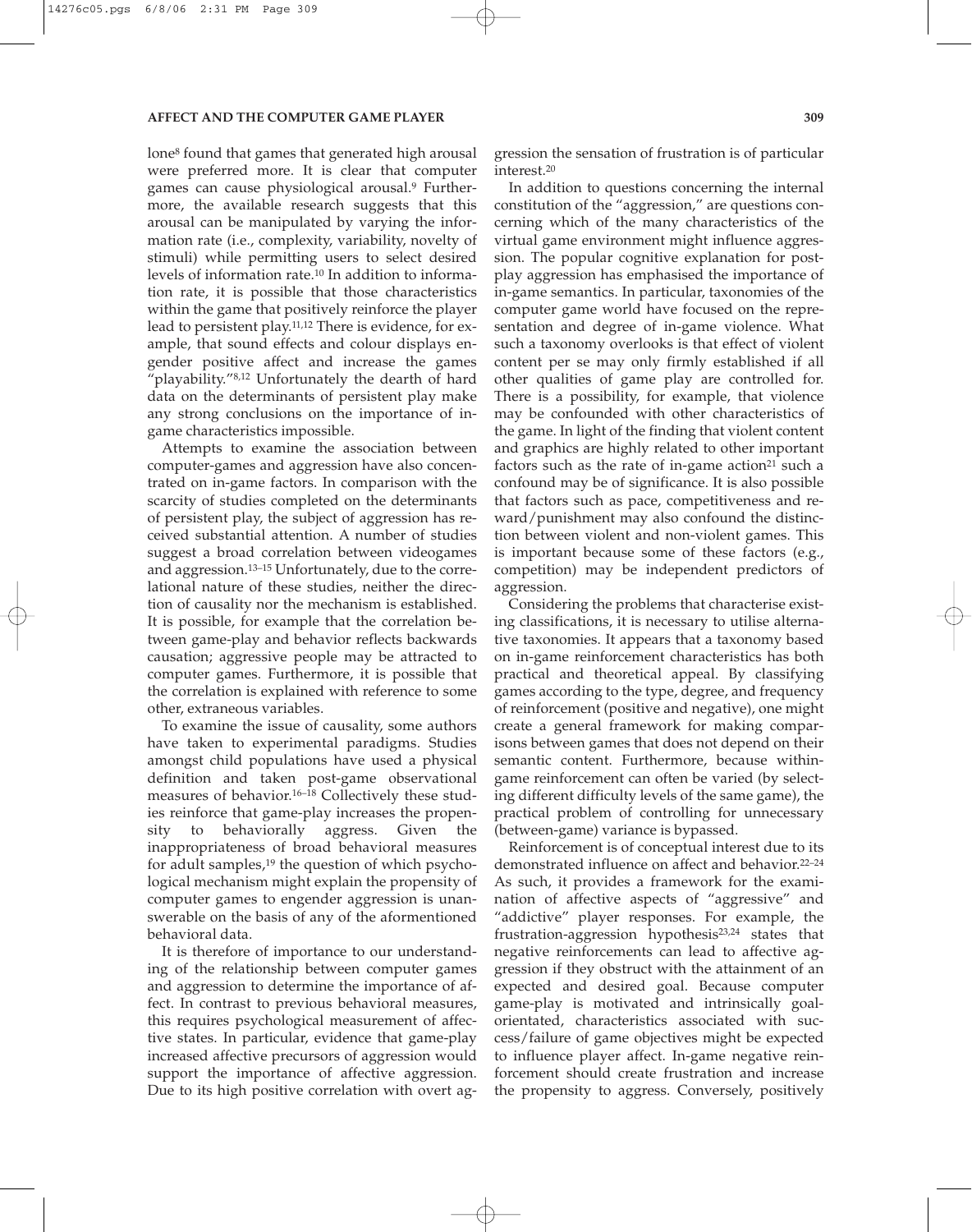reinforcing characteristics might be expected to influence the games "playability." Literature on slot machine play indicates that certain reinforcements (e.g., small frequent wins) encourage persistent and/or recurrent play.25

The emphasis on in-game reinforcement characteristics does not occlude the influence of other external variables in determining persistent play and post-play aggression. In fact, it is clear from past research that extraneous variables do predict play-related behavior. Most consistently, it appears that males are more likely to play persistently than females.14 Unfortunately, in the absence of an explanation it is unclear what other factors internal and external that may underlie this trend. It is possible that factors other than gender differentiate players with different persistence. For example, impulsivity might predict computer game play due to its correlation with boredom.26 Furthermore, it might be wise to attempt to delineate the in-game factors that particularly appeal to these different player categories. The fact that reinforcements interact with personality variables to predict behavior<sup>27</sup> generates hypotheses about the nature of individual differences in-game playing behavior. Impulsives and extraverts, for example, would be expected to be more receptive to positive rather than negative reinforcements. Similarly, differences in skill may underlie differences in player persistence. Because game reinforcement is often contingent of gameplayers skill, it might be expected that skill moderates the influence of game characteristics on affect and behavior.

The concept of reinforcement, therefore, generates a number of hypotheses that ask important questions concerning the alleged propensity for computer games to promote both persistent playing behavior and aggression. Because of the association between reinforcements (offering sensory and psychological rewards and punishments) and affect, this formulation presents an opportunity to test a model that does not rely on the traditional clinical formulations of addiction or social learning theory of aggressive behavior. It was hypothesised that (1) negative reinforcement will be positively related to frustration; (2) positive reinforcement will be positively related to willingness to continue and return to play; (3) impulsive people will be more willing to play and more susceptible to positive reinforcement; and (4) skill should moderate the effect of in-game reinforcement on affect (in particular, skill should be negatively related to frustration).

## **METHODS**

## *Participants*

The computer game players were 33 unpaid undergraduates recruited through an advertisement at a Faculty of Cognitive and Computing Science at a Southeastern English university. Their mean age was 21.3 years (range 18–32 years; mode 21 years). Both sexes were represented equally (male  $n = 17$ ; female  $n = 16$ ). Less than half (11 versus 21) of the subjects were frequent players (i.e., played computer games more than one hour per week).

## *Design*

The experiment had a mixed design. The independent variables were (1) the level of negative reinforcement (within participants); (2) the level of trait impulsivity (between participants); (3) gender; and (4) player experience. The within participants' independent variable was counterbalanced. The dependent variables were (1) self-reported affective responses to the game (including frustration and excitement); (2) self-reported willingness to continue and return to play.

#### *Apparatus and materials*

*Software.* The game *Micromachines* operates on a 64-bit Nintendo Playstation computer console. It has a racing format and requires the player to compete with four other (computer-controlled) cars. The aim is to maximise speed and accuracy of the car such that one completes the race before the competitors. Obstacles (e.g., holes, barriers) on the racing track must be avoided as they hinder progress. By altering the difficulty level, the player can simultaneously vary the (a) the proficiency of opponents and (b) the prevalence of obstacles that hinder progress. Controls, game objectives, number of opponents, and general game structure remain constant between difficulty levels. A quicktempoed, repetitive melody accompanied racetime. Acoustic effects reflect success and impediment. Both game conditions were devoid of violent representations.

*Controls.* The player controls the car by means of a hand held control pad that gives them control over direction (left, right) and speed (accelerate, brake).

*Visual display.* The games console was attached to a large (24-inch) television monitor.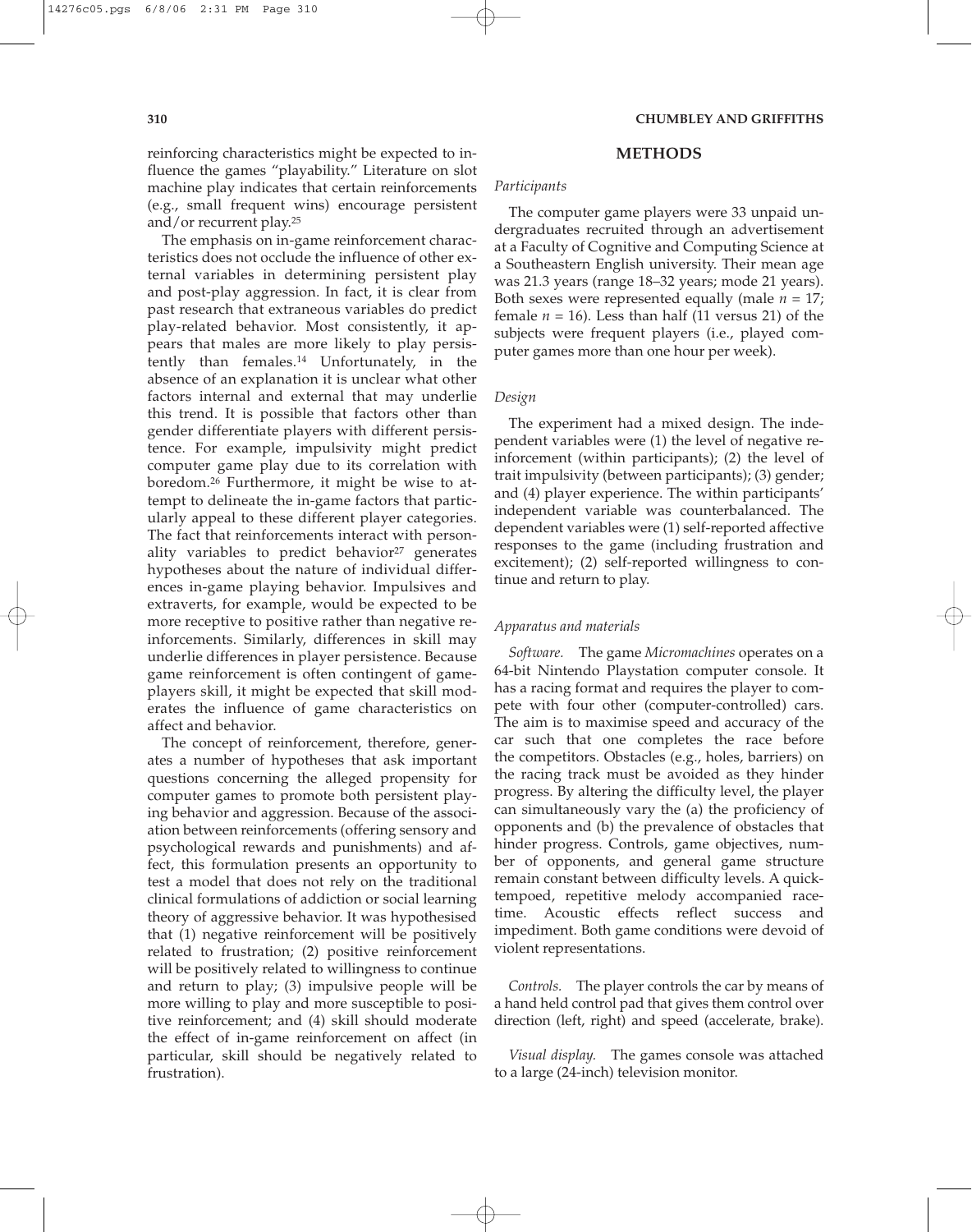#### **AFFECT AND THE COMPUTER GAME PLAYER 311**

*Personality measurements.* Eysenck's EPS Impulsivity Scale (IVE)<sup>27</sup> was used as an index of aspects of impulsivity.

*"High" and "low" negative reinforcement.* Technically, negative reinforcement is the removal of an aversive stimulus that results in increased frequency of a behavior. However, in this study, negative reinforcement is operationally defined as a game condition that is more difficult and involves more challenges leading to more failure experiences. Participants played in one of two conditions where the "high" negative reinforcement condition was the same game but with a higher skill and difficulty level than the "low" negative reinforcement condition.

*Affective measurements.* A seven-point Likert scale was used to assess eight aspects of participants' post-play mood. Adjectives represented degrees of "negative arousal" (frustration, irritation, boredom, restlessness) and "positive arousal" (excitement, energy, relaxation, calm).

*Playability measurements.* A seven-point Likert scale was used to present three items measuring participants' propensity to continue and repeat play.

#### *Procedure*

Participants played individually in a soundproofed experimental cubical. Participants were seated in a comfortable chair and invited to fill out an informed consent form and a brief questionnaire about their current game-playing habits and console ownership. Participants were then sat approximately one metre away from the television terminal. They were given verbal information about the game-objective and shown how to control the vehicle using the hand-held control pad. They were then assured that their skill level was not being assessed and that they were not to worry about their game-playing skill or competence. When the experimenter (first author) was content that participants were aware of the instructions and requirements, the first of two versions of the game was loaded. (The order in which each of the participants completed the within-subjects conditions was counterbalanced and participant allocation was randomized.) Players were then instructed to carry on play until such time as the experimenter asked them to stop. The experimenter remained present throughout, sitting to left to the participant facing the opposite direction.

Participants were asked to stop playing after precisely 4 min 40 sec. Participants were then required to complete a short questionnaire in which they (a) estimated the time they had been playing, (b) completed items concerning their willingness to continue, and return to, game-play, and (c) indicated how much the game made them feel each of eight affective states. There was also the opportunity to give qualitative comments on what they "liked or disliked" about the experience. The experimenter then loaded the other difficulty condition and participants were required to play for the same period of time. Participants then completed another questionnaire (identical to the first) concerning their perceptions and reactions to the second game. They then completed the IVE scale. After verbal debriefing they were thanked for their participation and invited to ask questions.

#### *Scoring*

*Affective measurements.* On the basis of the high positive correlations (ranging between  $p = 0.001$ and  $p = 0.002$ ) the eight mood categories were collapsed into four dependent variables: negative high-arousal ("frustration"); positive high-arousal ("excitement"); "boredom"; and "calmness."

*Playability.* Highly significant positive interrelation ( $p = 0.001$ ) between items inquiring about (a) willingness to continue play, (b) willingness to return to play, and (c) enjoyment, warranted their aggregation into a single measure of "propensity to play."

*Impulsivity.* Impulsivity scores from the IVE scale were re-coded into three, roughly equal groups representing low (2–5), medium (6–9), and high (10–13) impulsivity.

*Player experience.* Participants were broadly categorised according to their experience. Participants spending no time playing in the average week were separated from those who played 1 h or more.

#### *Statistical analysis*

Preliminary analyses found there was no ordering effect on any of the dependent variables. Following confirmation of data homogeneity, a range of mixed design ANOVAs were performed to test for the effects of the independent variables on the dependent variables.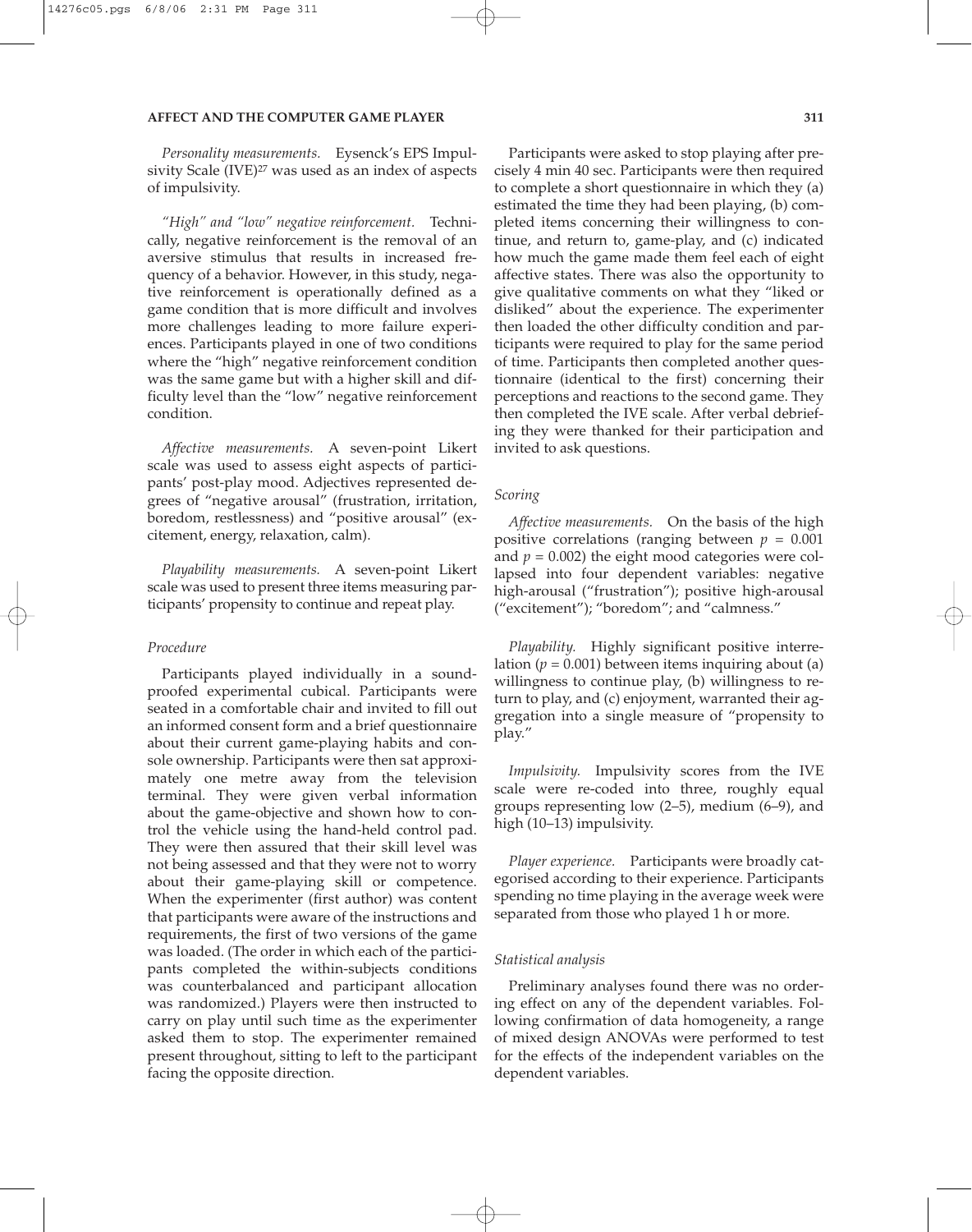# **RESULTS**

## *Frustration*

Stated frustration ranged from 1 to 7 on a sevenpoint scale. The mean frustration for the low and high negative reinforcement conditions was 3.94 and 4.71 respectively (Table 1). A three-way mixed ANOVA (Gender [2]  $\times$  Impulsivity [3]  $\times$  Reinforcement [2]) showed a main effect of reinforcement on frustration (negative arousal;  $p = 0.009$ ). An examination of the means showed that the participants in the high negative reinforcement condition experienced more frustration than those in the low negative reinforcement condition. There were no other significant main or interaction effects. Player experience was not included in this analysis due to the relationship between player experience and gender. (Consequentially, cells representing the interaction between Gender, Impulsivity, Reinforcement and Player Experience would have an unacceptably small number of participants.) Consequently, the effect of Player Experience on frustration was examined in a second two-way mixed ANOVA (Player Experience [2]  $\times$  Reinforcement [2]). A significant main effect was found for player experience on frustration ( $p = 0.025$ ). Examination of the means shows that experienced players were less frustrated. Similarly there was found to be a significant negative correlation between the number of hours played per week and the degree of frustration ( $r = -0.396; p = 0.012$ ).

#### *Excitement*

Stated excitement ranged from 1 to 6.5 on a seven-point scale. Means were 2.92 and 3.56 for the low and high negative reinforcement conditions respectively. Excitement was assessed through a three-way mixed ANOVA (Gender  $[2] \times$  Impulsivity  $[3] \times$  Reinforcement [2]). Results showed a main effect of reinforcement on excitement  $(p =$ 0.023). No other effects were found. An examination of the means showed that the participants in the low negative reinforcement condition were more highly excited than those in the high negative reinforcement condition. A subsequent twoway mixed ANOVA (Player Experience [2] Reinforcement [2]) revealed no significant effects of player experience on excitement. However, there was a correlation between excitement and amount of hours played that approached significance  $(r = 0.287; p = 0.053)$ .

# *Calmness*

The means for calmness were 2.65 and 2.68 for the high negative and low negative reinforcement conditions respectively (range 1–7). A three-way mixed ANOVA (Gender [2]  $\times$  Impulsivity [3]  $\times$  Reinforcement [2]) was completed to explain the variance in calmness (positive non-arousal). There were no significant effects or interactions although the effect of gender approached significance  $(p =$ 0.064). A subsequent two-way mixed ANOVA (Player Experience  $[2] \times$  Reinforcement  $[2]$ ) revealed no significant effects of player experience on calmness. The correlation between hours played per week and calmness was insignificant.

# *Boredom*

The means for boredom were 3.00 and 3.94, respectively, for the high negative and low negative reinforcement conditions (range 1–7). A three-way mixed ANOVA (Gender  $[2] \times$  Impulsivity  $[3] \times$  Reinforcement [2]) found there to be a significant main effect of reinforcement on boredom (*p* = 0.031). Participants in the low negative reinforcement condition were less bored than those in the high negative reinforcement condition. No other effects were significant. A subsequent two-way mixed ANOVA (Player Experience  $[2] \times$  Reinforcement [2]) revealed no significant effect of playerexperience on boredom. The negative correlation between player experience and boredom was nonsignificant for the low reinforcement condition but became significant ( $r = -0.309$ ;  $p = 0.040$ ) for the high reinforcement.

TABLE 1. MEANS AND STANDARD DEVIATIONS FOR THE FOUR AFFECTIVE STATES FOR THE BOTH LOW NEGATIVE/HIGH POSITIVE (L) AND HIGH NEGATIVE/LOW POSITIVE (H)

|                            | Frustration  |              | Excitement   |              | Calmness     |              | <i>Boredom</i> |             |
|----------------------------|--------------|--------------|--------------|--------------|--------------|--------------|----------------|-------------|
|                            |              | Н            |              | Н            |              | Н            |                |             |
| Mean<br>Standard deviation | 3.94<br>1.63 | 4.71<br>1.36 | 3.56<br>1.42 | 2.92<br>1.19 | 2.68<br>1.24 | 2.65<br>1.44 | 3.00<br>1.8    | 3.94<br>1.8 |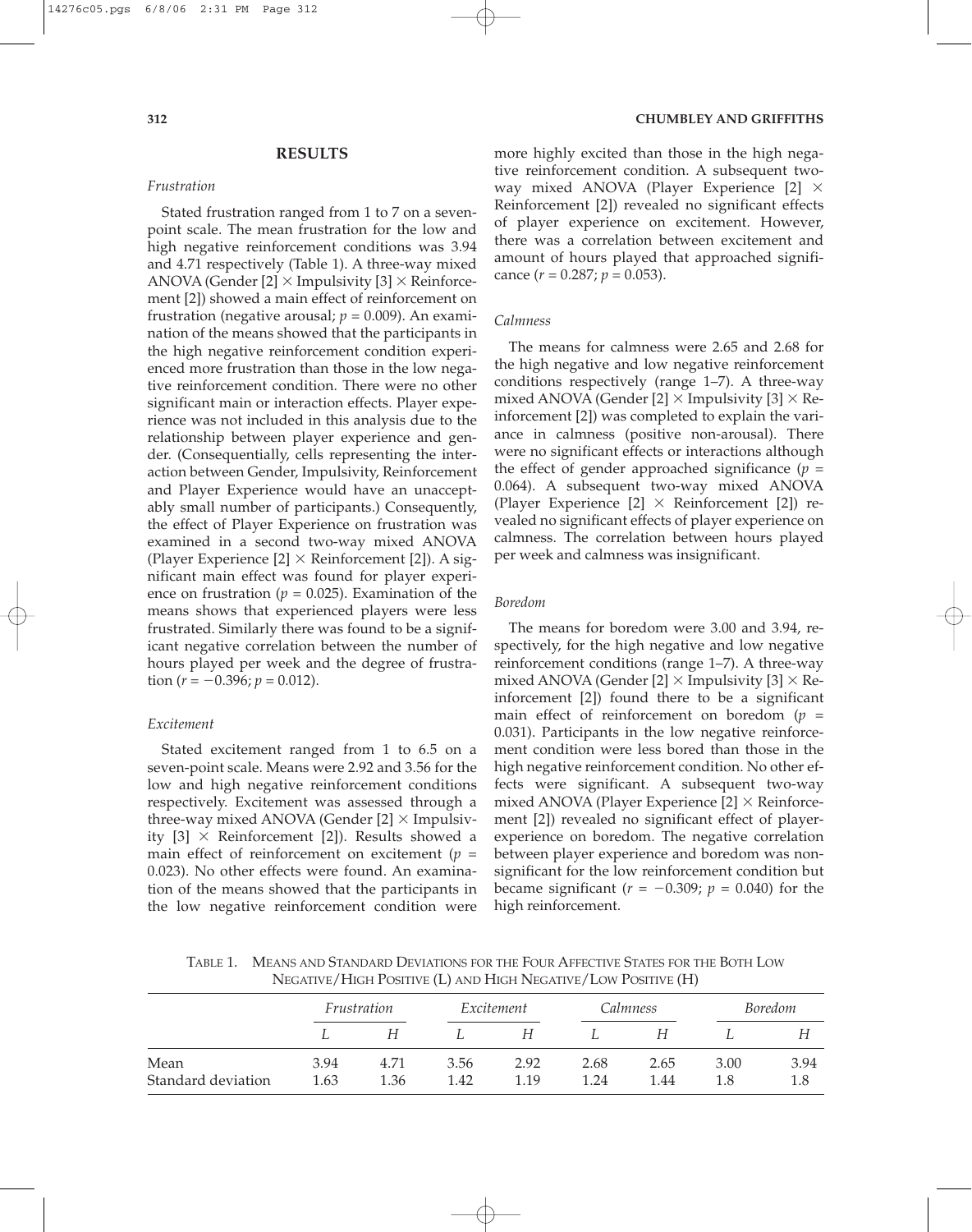#### *Playability*

Willingness to continue/return to play ranged from 1 to 6 on a seven-point scale. Means were 3.05 and 3.57 for the high negative and low negative reinforcement conditions respectively. A three-way mixed ANOVA (Gender  $[2] \times$  Impulsivity  $[3] \times$  Reinforcement [2]) confirmed the effect of reinforcement on playability ( $p = 0.043$ ). Participants in the low negative/high positive reinforcement were more willing both to continue and return to gameplay. Neither gender nor impulsivity significantly predicted participants' propensity to play. A further two-way ANOVA (Player Experience  $[2] \times$  Reinforcement [2]) showed there to no significant effect of player experience on playability. Within the low reinforcement condition there was a significant positive correlation willingness to play and Excitement (positive arousal;  $r = 0.559$ ;  $p = 0.001$ ). Conversely there was a significant negative correlation between Boredom and willingness to play (*r* =  $-0.643$ ;  $p = 0.000$ ). Neither Frustration nor Calmness was correlated with willingness to play. The same pattern of significant correlations is observed in the data from the high reinforcement condition. Willingness to play was highly correlated between the two reinforcement conditions (within participants;  $r = 0.490$ ;  $p = 0.002$ ).

# *Qualitative findings*

Qualitative responses were made on many aspects of game-play and varied between participants. A few people gave positive affective assessments of the game (i.e., they "liked" and "loved" it and found it "fun"). Others displayed negative affective statements and commented that they did not like encountering obstacles and the harshness of the competition. Some also complained about the lack of "intellectual content" and the inability to "explore." Participants generally commented that the controls were tricky to master. Additionally, many participants commented that they were gained some proficiency between the two (within subject) difficulty conditions. Almost invariably, participants found the low negative condition "easier" than the high negative condition.

# **DISCUSSION**

The results indicate that the reinforcement characteristics within a game can influence the many aspects of the affective state of the player. Of particular interest is the finding that, by increasing the ratio of negative to positive reinforcement, participants experienced more frustration and less excitement. In-game reinforcement characteristics were also found to have an effect on the game's "playability." An increase in the positive reinforcement was associated with a higher propensity to continue and return to play and vice versa. This study also suggests that the player's level of experience was a significant predictor of affective responses to computer game-play. Gender and impulsivity had no effect (direct or indirect) on emotional reactions to game-play. Neither did they effect player's "willingness to continue play." The player's experience, their impulsivity and gender did not predict "propensity to play."

The results of this study indicate that by altering the game's reinforcement characteristics such that they are less rewarding, the degree of frustration experienced increases. This is of interest due to the high positive correlation between frustration and aggression.20 Thus, this study constitutes evidence of a possible casual pathway between in-game characteristics and a precursor of affective-aggression. Furthermore, due to the nature of the experimental stimuli, this finding must be explained by factors other than in-game violence and violent representation. It appears that these results fall outside the explanatory scope of traditional formulations, which have emphasised the importance of the cognitive and semantic precursors of aggression. An explanation for why in-game reinforcement ratio influences frustration is found in the frustration-aggression hypothesis.23,24 From this perspective, any negative reinforcements can lead to aggression if they obstruct with the attainment of an expected and desired goal.

What is not clear is whether the frustration response is explained by the meaningfulness of these impediments to the overall goal-acquisition or by their intrinsically "punishing" nature. That is, a question remains over the level at which the computer game per se dictates frustration; directly or as mediated by the players" goals and motivations. While the qualitative responses from the high negative-reinforcement condition bolster the importance of the former (some participants indicated the obstructions and impediments to progress contributed to the sensation of frustration) there is, of course, no reason why these factors are mutually exclusive. It is possible that the influence of one of these factors compounds that of the other. This distinction between levels of influence is of interest because it underlies the implicit question within the research in this area; Is the aggression associated with computerised games peculiar to computer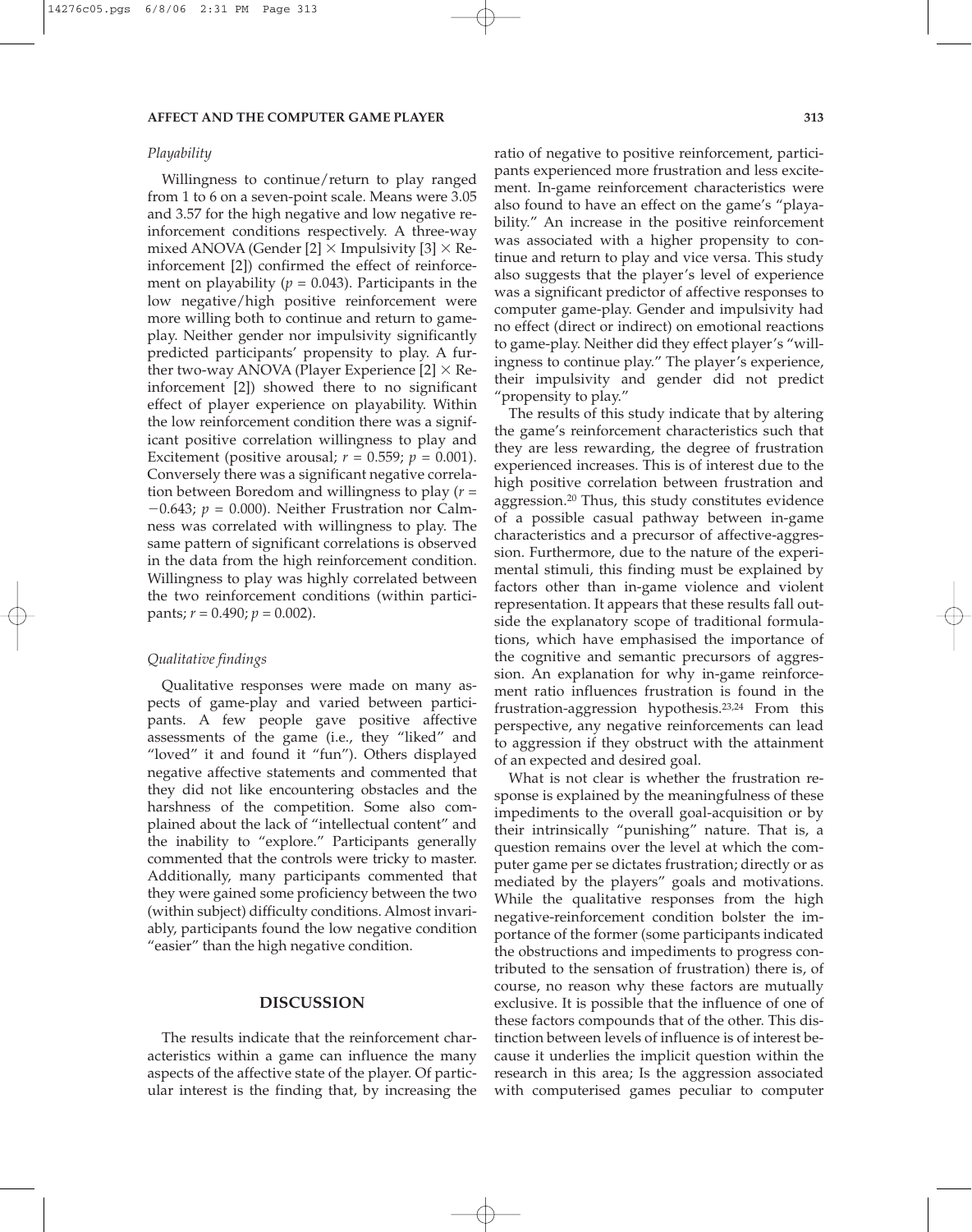games? If the frustration-response is largely explainable on the basis of thwarted goal-acquisition, the affective frustration experienced by computer game players is no different in genesis from that of other games, which involve failure. However, if the frustration-response is intrinsically bound to computerised reinforcement stimuli, then a more negative picture of computer games emerges.

The second hypothesis also received support. In line with Mehrabian and Wixen,<sup>11</sup> this study supports the idea that in-game factors can determine game persistence. In particular, participants' willingness to play was also effected by the in-game reinforcement characteristics. A higher level of positive reinforcement was associated with an increased propensity to continue and return to play. Furthermore, the affective sensation of excitement was strongly related to this willingness to continue play. As such these results are consistent with the idea elsewhere in the literature that excitement/ arousal underlies game-persistence. An interesting implication of this study is that affect may underlie more extreme forms of playing behavior. This seems feasible if, as with other addictions, one assumes a psychological continuum between normal and excessive behaviors.7

Unfortunately, the rather broad manipulation of reinforcement may have confounded several more precise explanations for the observed increase in propensity to play. As before, it is unclear whether it is the informational value concerning goalacquisition that promotes willingness to play or the intrinsically rewarding nature of games' sensory rewards. Without this information, it is unclear of the extent to which compulsive computer gameplay is determined by in-game qualities versus more psychological goals. This critical question concerning the extent to which players become stimulus-bound must be addressed in further research. As before, higher and lower level phenomena are not mutually exclusive and one may compound the effect of the other.

This study also provides some preliminary insights into what deters or terminates play. Interestingly, where a negative correlation between frustration and "willingness to continue play" might be expected, none was found. This finding implies that although high-negative reinforcement engenders frustration, it is not frustration that leads to a termination of play. A concerning implication of this is that player may remain in a frustrating virtual environment for longer than they would in a frustrating environment in the real world. In the absence of any further information one may only speculate why this might be. Unlike the sensation of that of frustration, boredom was found to be negatively related a player's willingness to continue play. It may be that boredom is the crucial mechanism that prompts play-termination. Given the speculative nature of these possibilities it is clear that further research is needed to confirm such speculation.

In contrast to the first two hypotheses, the third was not supported. Players' impulsivity score did not predict their "propensity to play." Prima face, the breadth of the discrepancy between high and low impulsives in this study appears to give this finding credibility. However, this result does certainly not defy the possible importance of personality characteristics on game play. It is possible that the measures used here were too insensitive to detect this effect. Previous evidence suggests that there is generally a low correlation between self-report measures of impulsivity and behavioral ones.28 Although the evidence suggests that this correlation becomes positively significant when the behavior is motivated and goal-driven,<sup>29</sup> it appears that goal-driven behavior in the virtual environment is insufficient. It is possible that another measure of impulsivity would yield positive results.

The fourth hypothesis stated that a player's skill should moderate the effect of game level on frustration. In line with this, it was found that players with more experience had lower feelings of frustration. This may be explained by the fact that the actual ratio of positive to negative reinforcement for each player is contingent on the interaction between that player's skill and the intrinsic structure of the game; better players should therefore receive less negative reinforcement. An implication of this is that factors that correlate with skill might explain demographic trends in the player prevalence. As such, the finding that females are significantly less skillful at computer games<sup>30</sup> may explain the male bias in the game-playing population.14 Unfortunately the results from this study are insufficient to draw definitive conclusions about the importance of skill to frustration. Firstly, the assumption that experience denotes skill may be erroneous; in fact no in-game measures of performance were taken to assess this proposition that more experienced players were actually more skilled. Secondly, there is no direct evidence regarding the causality of the between experience and lower frustration. It is clear that the findings of this study are preliminary and need clarification by way of further inquiry.

More generally, there are three factors that restrict the generalisability of the present findings to other samples and situations. Firstly, the sample consisted of young adults. Consequentially, al-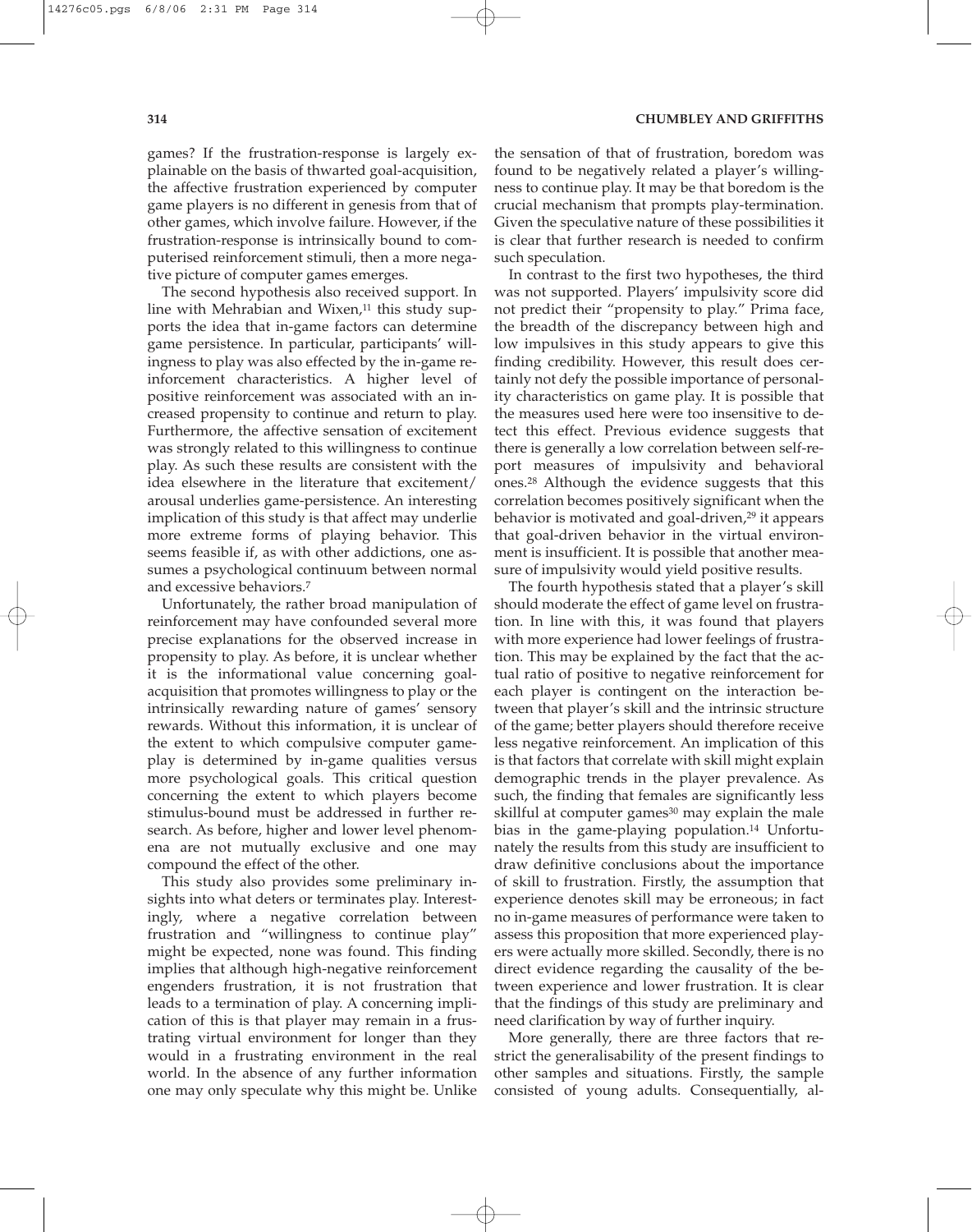#### **AFFECT AND THE COMPUTER GAME PLAYER 315**

though there may be no theoretical reason preventing generalization to children, it is inappropriate to assume a priori results will be found in other age categories. Secondly, due to the solitary playing methodology employed here, it is unclear whether these results apply to games that are played in social context. Finally, it is highly probable that the artificiality of the experimental environment deviated from ethological playing conditions in other ways. For example, in spite of the fact that the experimental preamble assured participants that neither their skill nor their success was being assessed, it is possible participants felt extra pressure to succeed. This goal orientation may have compounded the affective reactions to the game. In addition, there is also a further limitation when considering the external validity of this study. The authors acknowledge that the type of game examined (i.e., a car-racing game) is not as interpersonally violent as other games, therefore conclusions about the effect of the game on violence are limited in this respect.

Despite such limitations, this study has provided some preliminary evidence for the importance of affect to our understanding of computer games. It appears that in-game factors can influence player affect in many ways. This finding is particularly interesting in light of the existent evidence that affect can underlies many aspects of behavior.<sup>20</sup> An affective approach to computer-game phenomena poses many new questions concerning the aetiology of 'addictive' play and post-play aggression; questions that have, as yet, been occluded by the biases inherent in traditional explanations for these phenomena. Further investigation is needed to examine the precise conditions and degree to which affective responses translate into behaviors. To this end, studies using affective and behavioral measures are particularly pertinent.

#### **REFERENCES**

- 1. Koop, E. (1982). Surgeon general sees danger in video games. *New York Times.* 10 Nov:A-16.
- 2. Soper, W.B., and Miller, M.J. (1986). Junk time Junkies: an emerging addiction among students. *School Counsellor* 31:40–43.
- 3. Griffiths, M.D. (1993). Are computer games bad for children? *Psychologist: Bulletin of the British Psychological Society* 6:401–407.
- 4. Fisher, S. (1994). Identifying video game addiction in children and adolescents. *Addictive Behaviors* 19: 545–553.
- 5. Griffiths, M., and Hunt, N. (1998). Dependence on computer games by adolescents. *Psychological Reports* 82:475–480.
- 6. Griffiths, M.D., and Davies, M.N.O. (2005). Videogame addiction: does it exist? In: Goldstein, J., and Raessens, J. (eds.), *Handbook of Computer Game Studies*. Boston: MIT Press, pp. 359–368.
- 7. d'Astous, A. (1990). An inquiry into the compulsive side of "normal" consumers. *Journal of Consumer Policy* 13:51–31.
- 8. Malone, T.W. (1981). Toward a theory of intrinsically motivating instruction. *Cognitive Science* 4: 333–369.
- 9. Griffiths, M.D., and Dancaster, I. (1995). The effect of Type A personality on physiological arousal while playing computer games. *Addictive Behaviors* 20: 543–548.
- 10. Mehrabian, H., and Wixen, W.J. (1986). Preference for individual video games as a function of their motional effects on players. *Journal of Applied Social Psychology* 16:3–15.
- 11. Griffiths, M.D. (1997). Computer game playing in early adolescence. *Youth and Society* 29:223–237.
- 12. Wood, R.T.A., Griffiths, M.D., Chappell, D., et al. (2004). The structural characteristics of video games: a psycho-structural analysis. *CyberPsychology & Behavior* 7:1–10.
- 13. Linn, S., and Lepper, M.R. (1987). Correlates of children's usage of video games and computers. *Journal of Applied Social Psychology* 17:72–93.
- 14. Griffiths, M.D., and Hunt, N. (1995). Computer game playing in adolescence: prevalence and demographic indicators. *Journal of Community and Applied Social Psychology* 5:189–193.
- 15. Anderson, C.A., and Bushman, B.J. (2001). Effects of violent video games on aggressive behavior, aggressive cognition, aggressive affect, physiological arousal, and prosocial behavior: a meta-analytic review of the scientific literature. *Psychological Science* 12:353–359.
- 16. Silvern, S.B., and Williamson, P.A. (1987). The effects of video game play on young children's aggression, fantasy play and prosocial behaviour. *Journal of Applied and Developmental Psychology* 8:453–462.
- 17. Schutte, N.S, Malouff, J.M, Gorfen, J.C., et al. (1988). The effects of playing games on children's aggressive and other behaviours. *Journal of Applied Social Psychology* 18:454–460.
- 18. Irwin, A.R., & Gross, A.M. (1995). Cognitive tempo, violent video games, an aggressive behaviour in young boys. *Journal of Family Violence* 10:337–350.
- 19. Winkel, M., Novak, D.M., & Hopson, H. (1987). Personality factors, subject gender, and the effects of aggressive video games on aggression in adolescents. *Journal of Research in Personality* 21:211–223.
- 20. Gustafson, R. (1989). Human physical aggression as a function of magnitude of frustration: Indirect support and a possible confounding influence. *Psychological Reports* 64:367–374.
- 21. Anderson, C.A., and Ford, C.M. (1986). Affect of the game player: short-term effects of highly and mildly aggressive video games. *Personality and Social Psychology Bulletin* 12:390–402.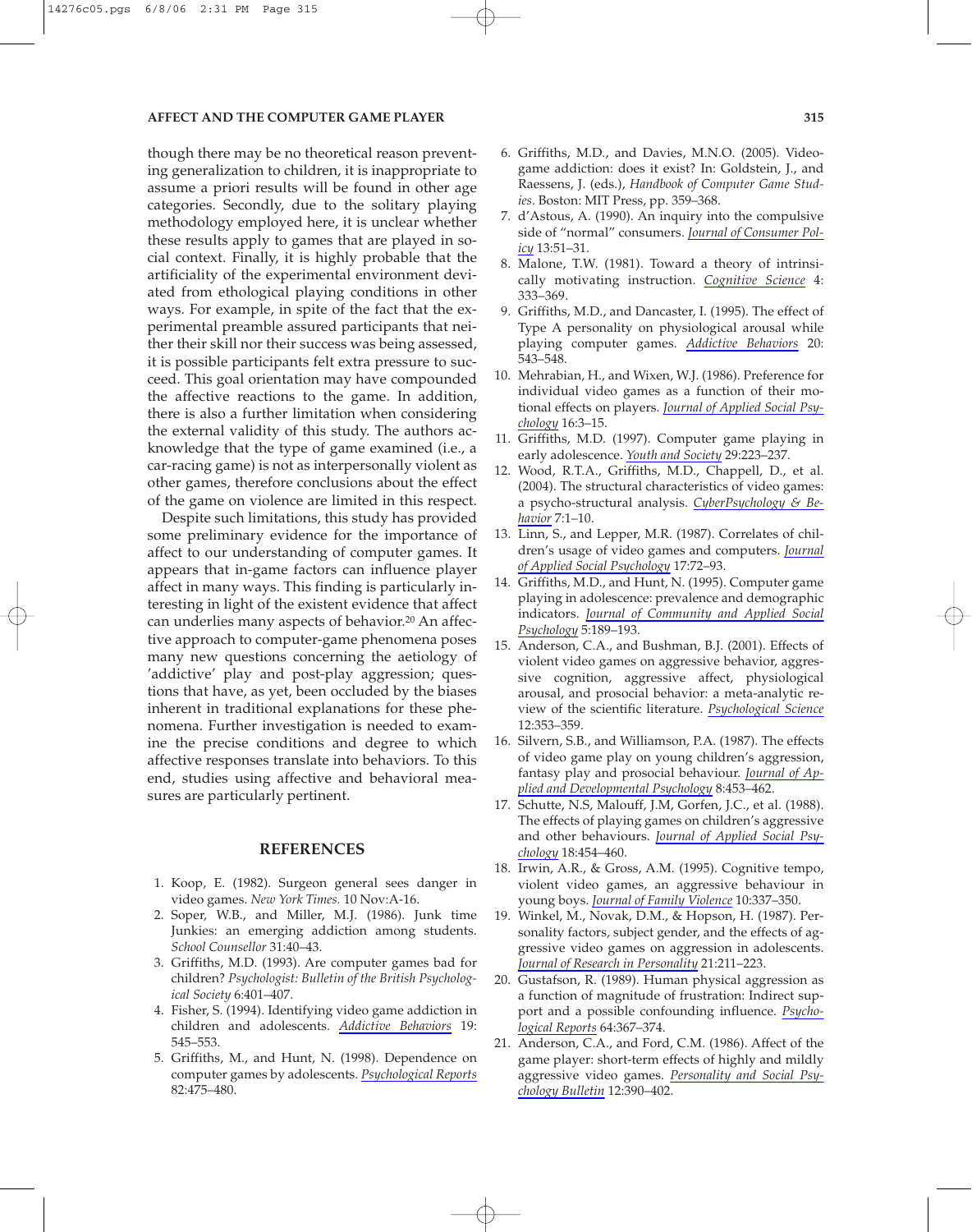- 22. Witkowski, T., and Stiensmeier Pelster, J. (1998). Performance deficits following failure: learned helplessness or self-esteem protection? *British Journal of Social Psychology* 37:59–71.
- 23. Berkowitz, L. (1989). The frustration aggression hypothesis: An examination and reformulation. *Psychological Bulletin* 106:56–73.
- 24. Dollard, J., Doob, L.W., Miller, N.E., et al. (1939). *Frustration and Aggression.* New Haven, CT: Yale University Press.
- 25. Griffiths, M.D. (1999). The psychology of the near miss (revisited): a comment on Delfabbro and Winefield. *British Journal of Psychology* 90:441–445.
- 26. Watt, J., and Vodanovich, J. (1992). A profile of the impulsive personality. *Psychological Reports* 70:688–690.
- 27. Eysenck, H.J., and Eysenck, S.B.G. (1996). *Manual of the Eysenck Personality Scales (EPS adult) (revised ed.).* London: Hodder & Stoughton Educational.
- 28. Helmers, K.F., Young, S.N., and Pihl, R.O. (1995). Assessment of measures of impulsivity in healthy male

volunteers. *Personality and Individual Differences* 19: 927–935.

- 29. Bacharowski, J.A., and Newman, J.P. (1990). Impulsive motor behaviour: effects of personality and goal salience. *Journal of Personality and Social Psychology* 58:512–518.
- 30. Brown, R., Hall, L., Holtzer, R., et al. (1997). Gender and video game performance. *Sex-Roles* 36:793–812.

Address reprint requests to: *Dr. Mark Griffiths International Gaming Research Unit Psychology Division Nottingham Trent University Burton Street Nottingham, NG1 4BU, UK*

*E-mail:* mark.griffiths@ntu.ac.uk.